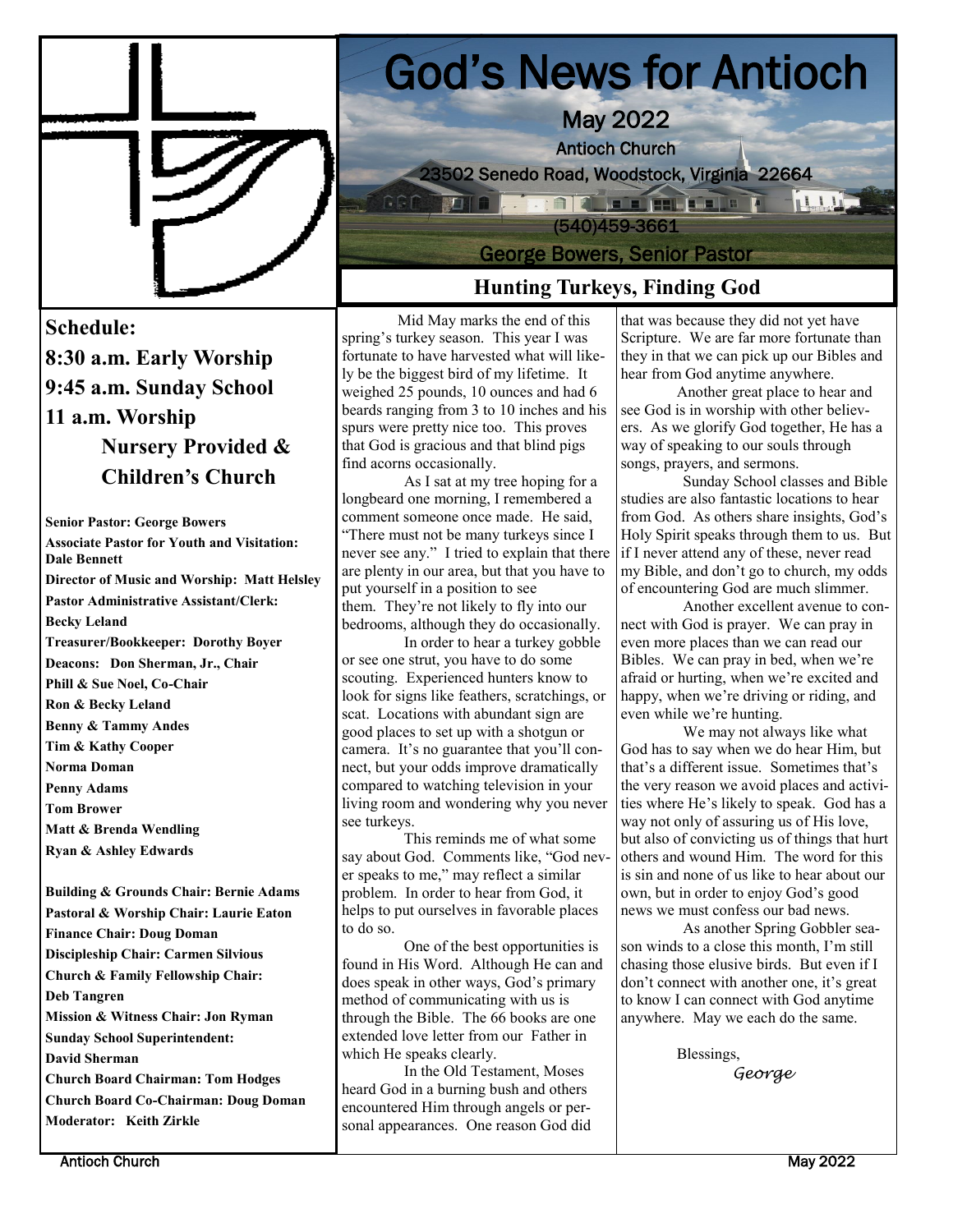## **ANNOUNCEMENTS**

#### **Graduate Recognitions, School & Community Awards:**

If your child attends Antioch and is graduating from Preschool, Elementary School, Middle School, High School, Triplett, or College, please get their names and the institution to Pastor George as soon as possible. If college or Triplett, please indicate the major/course of study.

Also, if your child attends Antioch and earned special awards or honors from any school or community clubs or athletics, please forward that information to Sheryl Jett to be included in the June newsletter.

#### **Volunteers are needed for the Shenandoah District Disaster Auction Golf Tournament!**

Friday, May 20th, 2022 Heritage Oaks Golf Course, Harrisonburg, VA Volunteers are needed to: assist at the start of the tournament register golfers give out shirts put water bottles/snacks in carts sell mulligans give out donuts, coffee, etc. Hours needed are from around 7am-9am.

This tournament raises money for the Disaster Ministry of the Church of the Brethren to assist after events such as hurricanes and major storms. If you can help, please contact Ron Pittington at 903-563-0643.

#### **Vacation Bible School at Antioch!**

Theme: Jerusalem Marketplace Dates: June 26-29, 2022 Time: 6:00-8:30pm each night Sign up online at <https://vbspro.events/p/bc0395> Volunteers are needed! Please let Becky Leland know if you are willing to help.

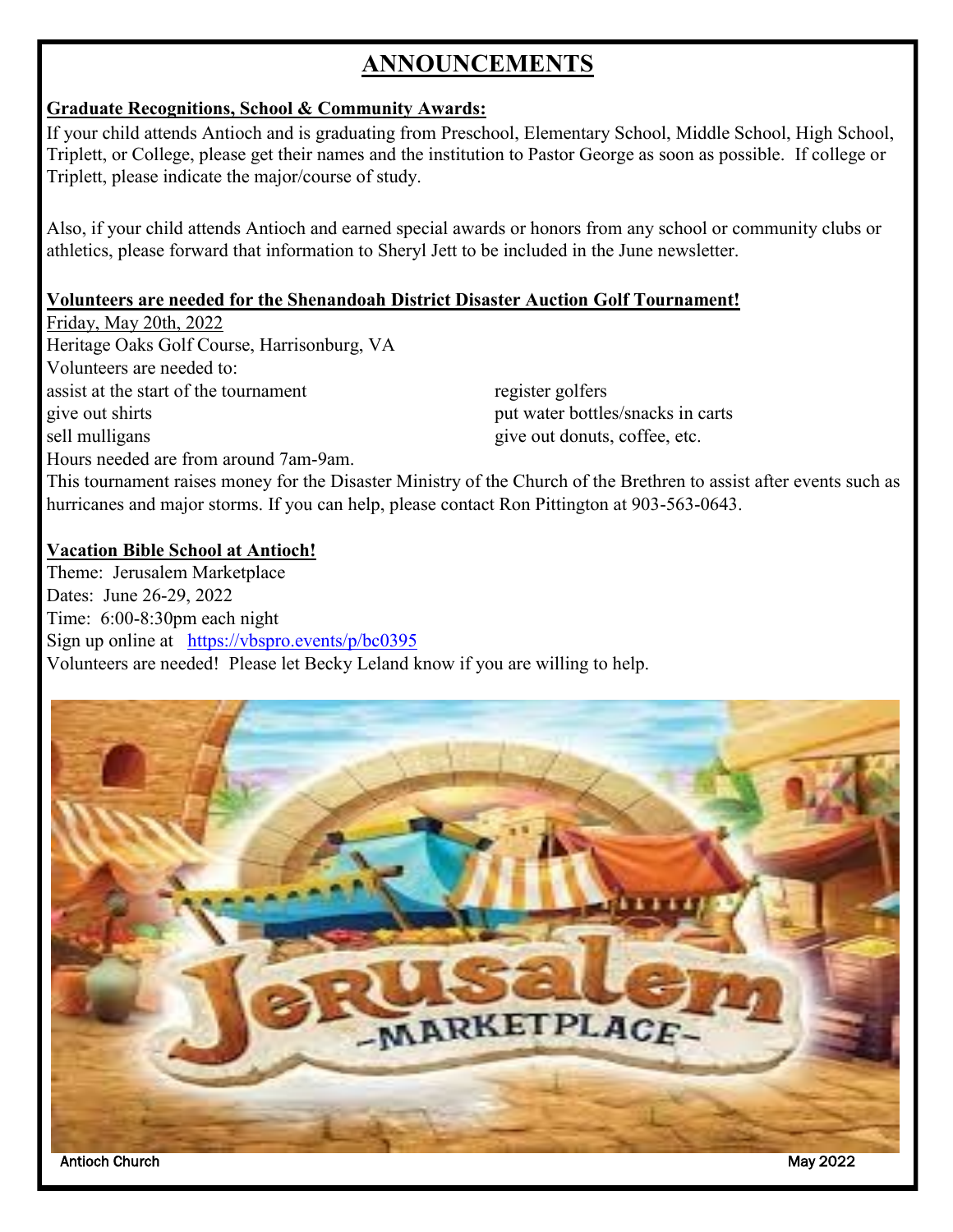## **ANNOUNCEMENTS**

#### **Congratulations to….**

**Congratulations to Johnathan Baker** who was selected as New Teacher of the Year at Sandy Hook Elementary.

### **If one part of the Body suffers, every part suffers with it; if one part is honored, every part rejoices with it. 1 Corinthians 12:26**

#### **Shenandoah County Senior Center News:**

Services for seniors 60 and over are resuming in Shenandoah County! Weekly gatherings with programming, meals, etc. are provided free to those who wish to participate and transportation can be provided. If you are interested, please contact Joe Babcock at 540-975-3838. Also, if you can help provide any type of a program or volunteer for this, please let Joe know.

#### **Update on Transition To Covenant Brethren Church**

Antioch continues to transition to the Covenant Brethren Church and is in the process of updating legal documents, bank accounts, etc. After checking with an attorney, we found that anyone who has included Antioch Church of the Brethren in their wills won't need to change the wording to reflect the new name. Executors and courts will easily recognize your intent. If you are updating your will, however, be sure to make the change to Antioch Church at 23502 Senedo Rd, Woodstock, VA.

#### **Wheelchairs, Scooters, Etc.**

Antioch has a few wheelchairs, knee scooters, and walkers to provide on free loan basis if anyone needs one. Contact the church office at 459-3661

#### **Celebrate Recovery at Antioch:**

Tuesdays, 7pm, Celebrate Recovery meets at Antioch. CR is a Christ centered 12 step program that addresses any hurt, habit, hang up, or sin. Teaching offers recovery principles based on the Sermon on the Mount. CR meetings are held in over 29,000 churches across the world and CR's medical principles have helped many people step into freedom and Christ. This small group styled ministry is at Antioch each Tuesday. Everything shared it totally confidential and there is no cost. Just show up in the fellowship hall at 7pm.

#### **Disaster Ministry Trips**

2022 Work Projects This year, all projects will be in coastal Carolina, unless new sites open later in the year. Below is the list of dates and the number of people needed for each project trip: June 19-25, 7 slots open July 24-30, 14 slots open August 21-27, 14 slots open September 11-17, 14 slots open October 16-22, 14 slots open December 4-10, 7 slots open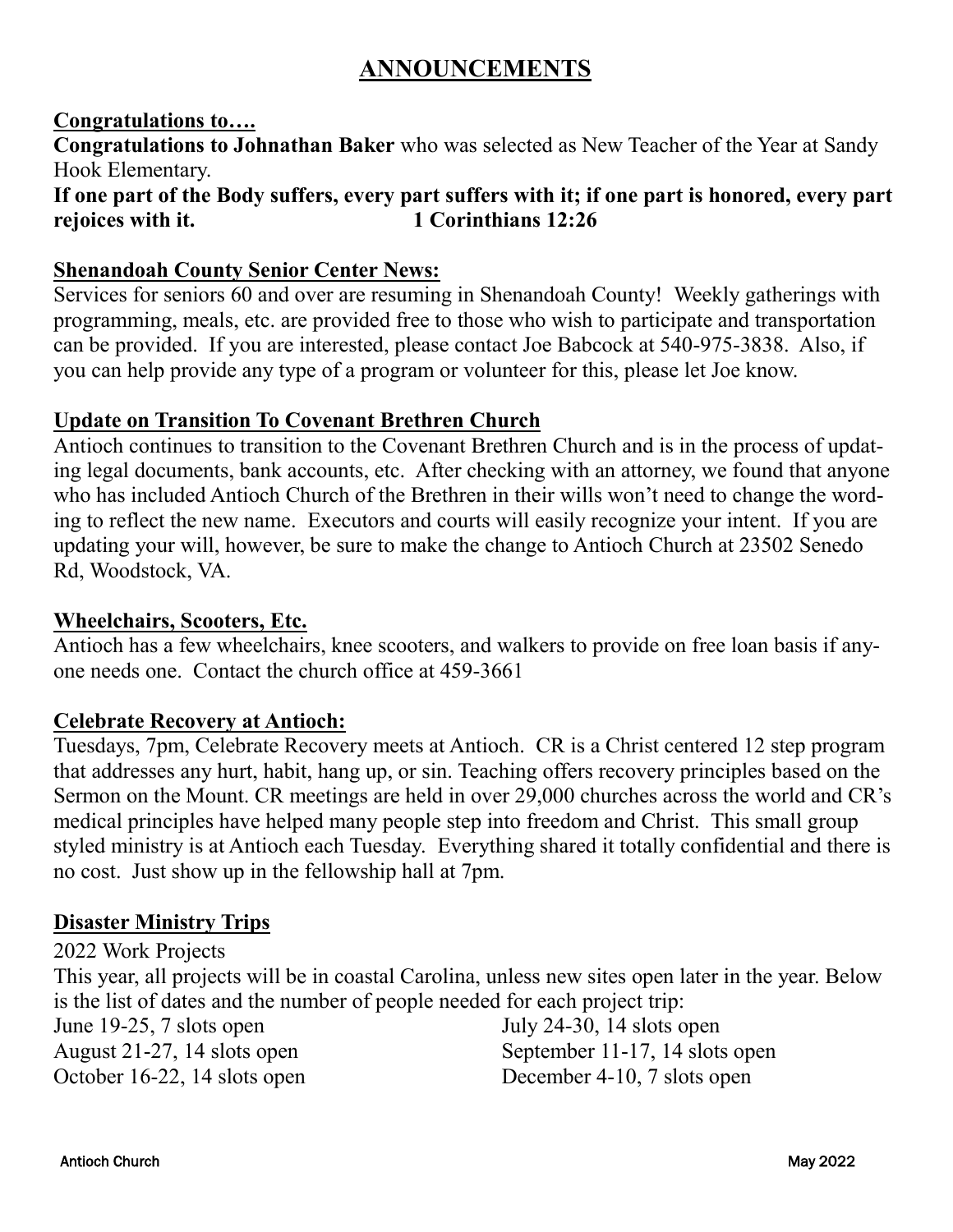# **Gospel Music and Trips Update**

**"An Evening of Songs & Stories With J Lind", Saturday, May 7 @7pm at Horizon Christian Fellowship**, Rockingham, VA. For tickets or more info, visit www.hostandartist.com/event/13.

#### **Bus Trip - Tuesday, July 12, 2022 or Thursday, September 15, 2022 - David at Sight and Sound Theater in Lancaster, PA**

Master Poet. Fearless Warrior. Anointed King. From still waters to shadowed valleys, David's ascent to the throne is filled with towering giants, wild animals, and Philistine soldiers. After unprecedented victories lead to devastating failures, this passionate warrior will face the biggest battle of all: the one within himself. Come alongside this young shepherd on his journey to become a man after God's own heart. With original music inspired by the Psalms, DAVID is a state-of-the-art theatrical experience for the whole family. Witness one of the most legendary Bible stories as it comes to life with spectacular special effects, massive sets, and live animals in this brand-new stage production.

Cost: \$140 all-inclusive. Includes deluxe motorcoach transportation, ticket to the show, delicious buffet meal at Bird-in-Hand, and a packed lunch on the way home. Call Jean Kelley at 540-476-5211, Dustin Kline at 540-810-6236 or email dustinkline@gmail.com to sign up.

**July 2, God and Country Concert** at Antioch with PromisedLand Quartet

Go to **SONshineMinistriesVA.org** to find out more about other concerts and bus trips as well as a listening schedule for WBTX and ministries sponsored by SONshine Ministries.

## **New Frequency for Gospel Radio Station:**

The Point 90.1 has a new frequency! The BEST in Southern Gospel Music is on WVRS The Point 90.1 and on their NEW frequency- WVRX 104.9! You will also be able to hear Pastor George's sermons at 10am every Sunday morning.



#### **GOD'S PRESCRIPTION FOR YOUR HE** Δ

### **The Daniel Plan - Adult Sunday School Study**

 Join Karen Poff's Adult Sunday School class for their next study of The Daniel Plan. This six-session video and discussion based study for adults of all ages from Rick Warren, Dr. Daniel Amen, and Dr. Mark Hyman is centered on five essentials that will launch your journey to health: faith, food, fitness, focus, and friends. With support from medical and fitness experts, Pastor Rick Warren and thousands of people from his congregation started on a journey to transform their own lives. It's called The Daniel Plan and it works for a simple reason: God designed your body to be healthy and He provided everything you need to thrive and live an abundant life. The Daniel Plan small group study teaches simple ways to incorporate healthy choices into your daily lifestyle. This study guide includes biblical inspiration from Pastor Rick, instruction from our doctors and wellness experts, practical food and fitness tips, and much more. We plan to start the study May 23rd; however, everyone will need a book, so please contact Karen at 540-975-2132 or [kpoff@shentel.net](mailto:kpoff@shentel.net) *no later than May 10th* if you would like to attend this class. You can learn more about the study at: <https://www.danielplan.com/>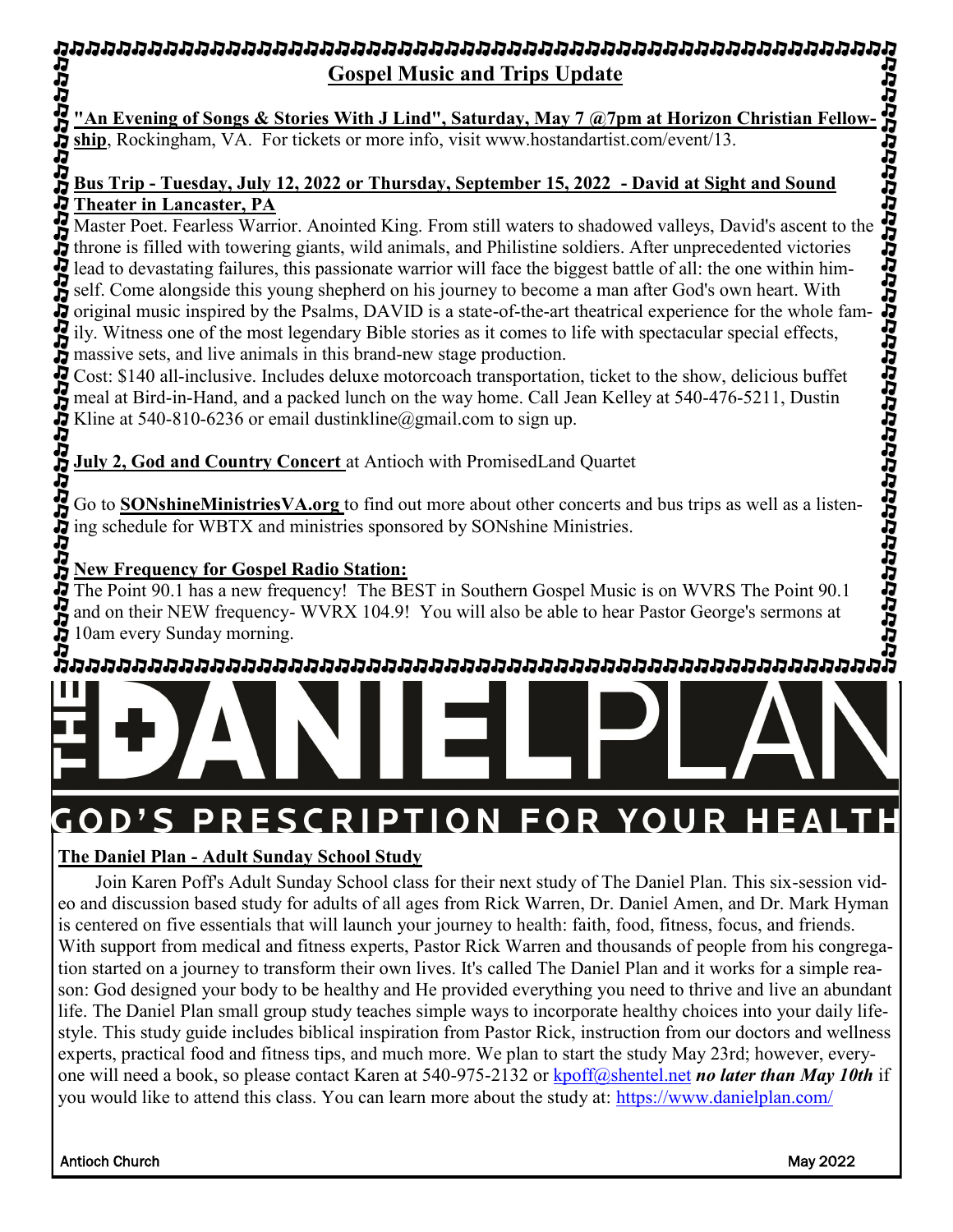## **ANNOUNCEMENTS**

#### **Mother/Daughter Banquet at Antioch Fellowship Hall on Saturday, May 14th at 11:30 a.m.**

Join in the Celebration of Women with brunch, games and God's Holy Presence. Only your attendance requested. Sign up sheet will be on the table outside the sanctuary. Please see Sue Noel is you have any questions.

#### **REMINDER REGARDING CHARITABLE GIVING RECEPTS FOR THOSE USING THE ANTIOCH**

**PAYPAL LINK ON THE WEB PAGE:** Please make sure you print the receipt from PayPal to use for your charitable giving receipt for income tax purposes. The donations given using the PayPal link are not included in recording that is done from tithes and offerings collected during the regular church offering.

#### **Donations Needed:**

#### **List of needs for Pregnancy Center**:

Preemie clothes Similac Soy Formula Small hand held toys Similac Advance Formula

Diaper Bags Baby Bottles Teething rings Infant & Toddler Tooth brushes & Toothpaste The Shenandoah County Pregnancy Center is in need of boys' summer clothes especially size 7-8.

Training for Client Advocate volunteers will start Thursday April 21st and continue on Thursday evenings from 5- 8 PM until May 26. Please call 984-4673 to register or email scpc4u@gmail.com

Paid Position Opening - The Pregnancy Center is accepting applications for Client Services Coordinator. The position is currently 30hrs/week with the potential to be full time. Please call Jean or Lisa at the center for more information.

**Antioch Little Duckling Preschool continues to** enroll children. If you or someone you know is interested, have them call the Preschool at 459-9486.

#### **Ongoing needs of Family Promise include:**

Dish washing liquid Air freshener Toilet bowl cleaner Shower/bath cleaner Deodorant (men & women)

#### **Brethren Woods Wish List**

Kitchenware for Rental Facilities (approximately \$300 per building) Used Vehicles (We call it Clunkers for Cash! We'll take your old car, sell it, and use the money to benefit the growing ministry at Brethren Woods! Your contribution is tax deductible!) Cooking Supplies (Mountain Pie Irons, Roasting Sticks, Dutch Ovens, etc.) Golf Cart Front Load Washers and Dryers A good used backhoe

#### **SPREAD THE WORD**

Please spread the word! Antioch's Sunday Worship Services and Wednesday Bible Studies are available on YouTube and you can find them by typing YouTube into your browser and then searching for AntiochCOB. Past services and Bible Studies are there as well.

In addition, you can find out more information about Antioch at [www.antiochcob.org](http://www.antiochcob.org) including upcoming events, sermon note sheets, ministries, mission opportunities, children's activities, Antioch's history, how to meet Jesus, and much more!

#### **Vacation Bible School Needs:**

Solid or striped old sheets. No patterns please. We will not be able to return these. If you have any you are willing to donate, please place in Becky's office or the one across the hall.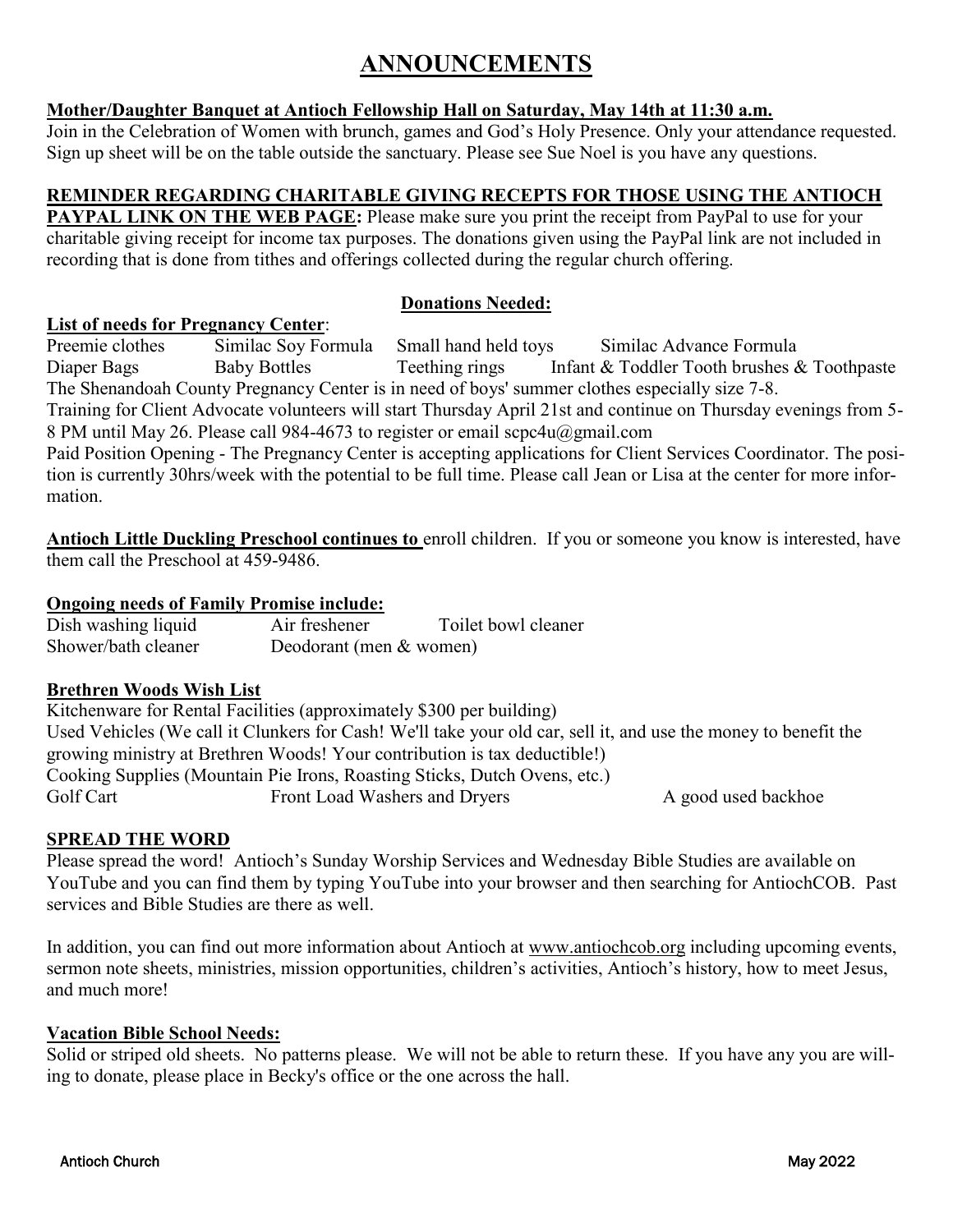



## **Meet Your New Brothers and Sisters!**

中有自信有情情值值值

On April 3, we welcomed these new members at Antioch!





Colten Wren is 15 and is in the  $9<sup>th</sup>$  grade at Central. He has one brother and one sister, both of whom were baptized last summer at the River. Colton enjoys playing football and building derby cars. After school he would like to work for the state, or somehow run his grandfather's farm. Colton started attending our blast program a while back after accepting an invitation by his friends, Hunter, and Jacob. Barbara Patton also encouraged him to come. Colton always thought he was saved, but after one Wednesday at Blast he knows now he is saved and demonstrated that outwardly by baptism.

Stuart Scott has been attending Antioch for several months and is a great

blessing around the church pitching in to do whatever needs to be done. He

born in Staunton but grew up in Winchester. He earned a degree in Turfgrass









Management from Penn State and has worked at several golf courses up and down the valley as groundskeeper as well as in construction and management. Although he grew up in the church, he didn't really meet Jesus until later and when he attended a life changing trip to Israel in 2018, he was baptized in the Jordan River. He was invited to Antioch by Josh Helsley and enjoys fishing, playing guitar and singing, as well as studying the Bible and the life of Jesus. His life verse is Deuteronomy 20:4 "For the Lord your God is the one who goes





God Bless you.



If anyone else would like to transfer membership or have questions about baptism and membership, please contact Pastor George or Dale.









ferred from First Presbyterian Church in Harrisonburg.

Welcome to Stuart and Colten!





















































Antioch Church May 2022



























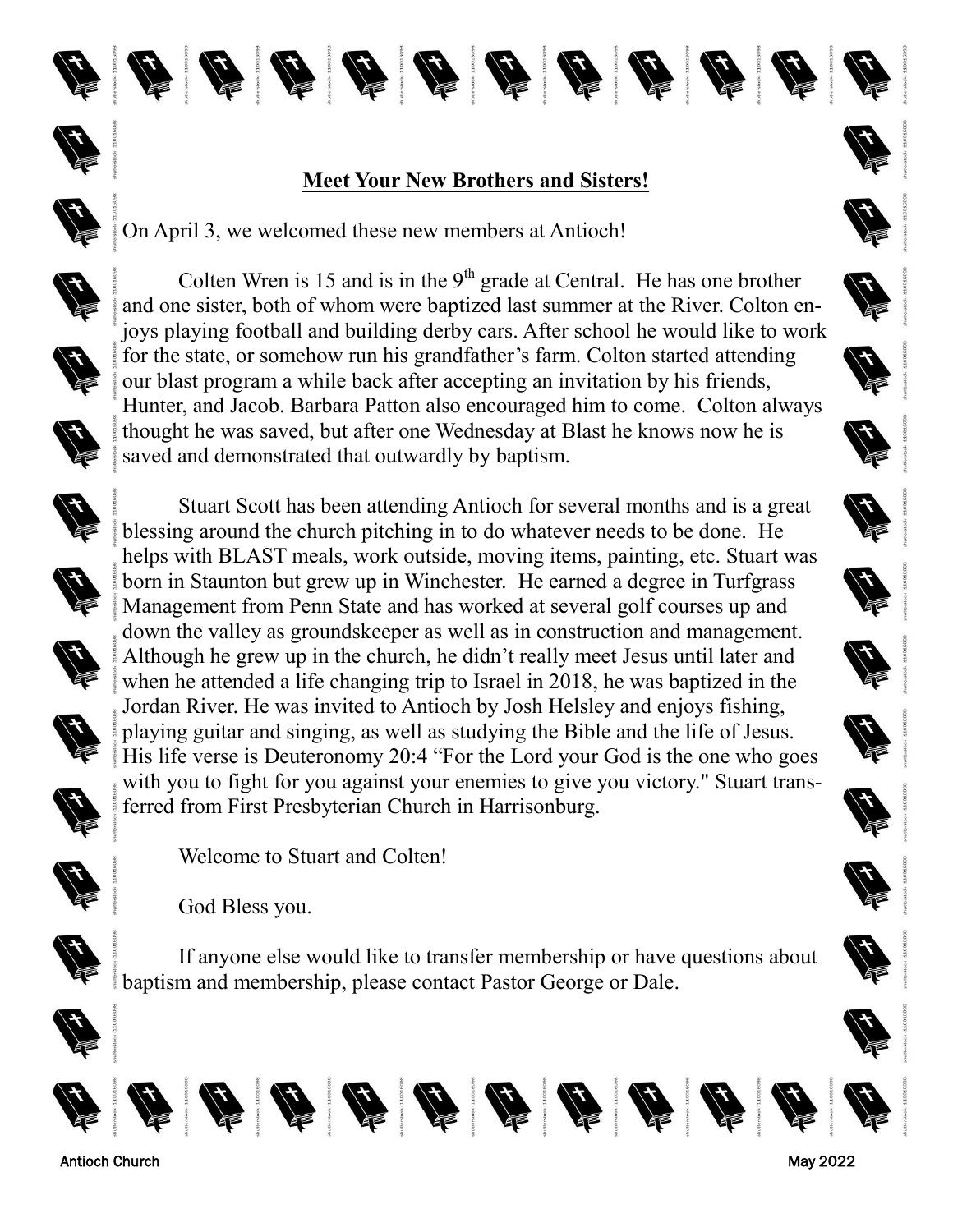#### **A MESSAGE FROM PASTOR GEORGE**

#### **How Can I Pray For You?**

 From the very beginning of my time at Antioch, I have prayed for the folks at Antioch. To give you an idea of what my prayer discipline looks like and how you can pray for me and for Antioch, keep reading.

#### **Daily Monday-Friday:**

I pray for those with special physical needs, sicknesses, depression, and addictions by name. I also pray for several lost or wondering individuals to be saved or brought back. I pray for God to protect our church from false teaching, distraction, division and disunity; to protect us from fire, flood, tornado, and hurricane; to protect us legally, financially, emotionally, relationally, and reputationally; to protect us from accidents as well as violence and attack; to protect us from sickness and illness; and from the evil one.

 I pray that Antioch will glorify God and for Him to sanctify us by His Holy Word and His Holy Spirit and that there would be much joy and happiness between us in the church. I pray for God to raise up godly leaders, workers, givers, musicians, and pray-ers. I pray for God to guide our leaders as we lead the church and for Him to bless various ministries in our church and community. I pray for God to show us what He wants us to do in this community, and that we will see Jesus around us in the "least of these" and that we will be Jesus to them.

#### **Weekly:**

 On a weekly basis, I pray for various ministries of Antioch and certain individuals facing special challenges as well as some ministries in our community and beyond.

#### **Monthly:**

I also pray through all the members and regular attenders at Antioch every month. There are somewhere in the neighborhood of 730 people on this list. (That's about the number that would be present if everyone came to worship at the same time one Sunday.) My normal prayers for each of you usually go something like this:

 Father, I pray for (husband) and (wife)(if a married couple, if not, for the individual). I thank you for them and pray that you would convict them of any sin and that they would humble themselves, repent and turn from it. As they do, bless them and raise them up and breathe revival into them. I pray that they won't be able to stay away from church. Help them to know how much You love them and may they love You in return. May their love for You, for Your Word, for Your Church, and for Your Kingdom continue to grow. I pray that (husband) would love (wife) as Christ loves the church and lead her in a godly way and that (wife) would love (husband) as the church is to love Jesus. I pray that (children) would keep their lives pure and clean and holy before You and that they would grow to be godly men and women. Call them to be Pastors and Missionaries, Sunday School teachers and Bible study leaders and may they answer those calls and say yes. (If unmarried, I pray for the individuals as applies above).

If there are any special ways that I can pray for you, please let me know.

#### **How you can pray for me:**

 Pray for God to protect me and my family and that we would be faithful servants. Pray for God to give me wisdom in various settings and to be able to guide the congregation and individuals in the way of God's choosing. Pray that God will anoint me with His Holy Spirit and help me use His gifts to advance His Kingdom. Ask Him to give me the sermons, Bible Studies, Children's Stories, articles, etc that will glorify Him and bear much eternal fruit. Pray that I might be true and faithful to Jesus and to God's Holy Word.

#### **How you can pray for Antioch:**

 Certainly you can echo the prayers above as well as praying for God to grant spiritual gifts to each member and that each member would use those gifts to glorify Him in some way at the church. Praise God for all who are currently doing so. Pray for God to provide the people, the time, the energy, the finances, and the vision for His work to be accomplished at Antioch. Pray for Him to add to our number and that many people will be saved. Pray that we will be true and faithful to Him and to His Word and that we would glorify Him in all that we do. Pray for each of our ministries (Sunday School, BLAST, preschool, lunches, Bible Studies, Love Feasts, VBS, Music, funerals, Library, Creation Camp, Children's church, Nursery, Toddlers, Radio, Livestream, Sportsmen's Banquet, etc, as well as the many ministries we support.) Pray also for each employee and leader.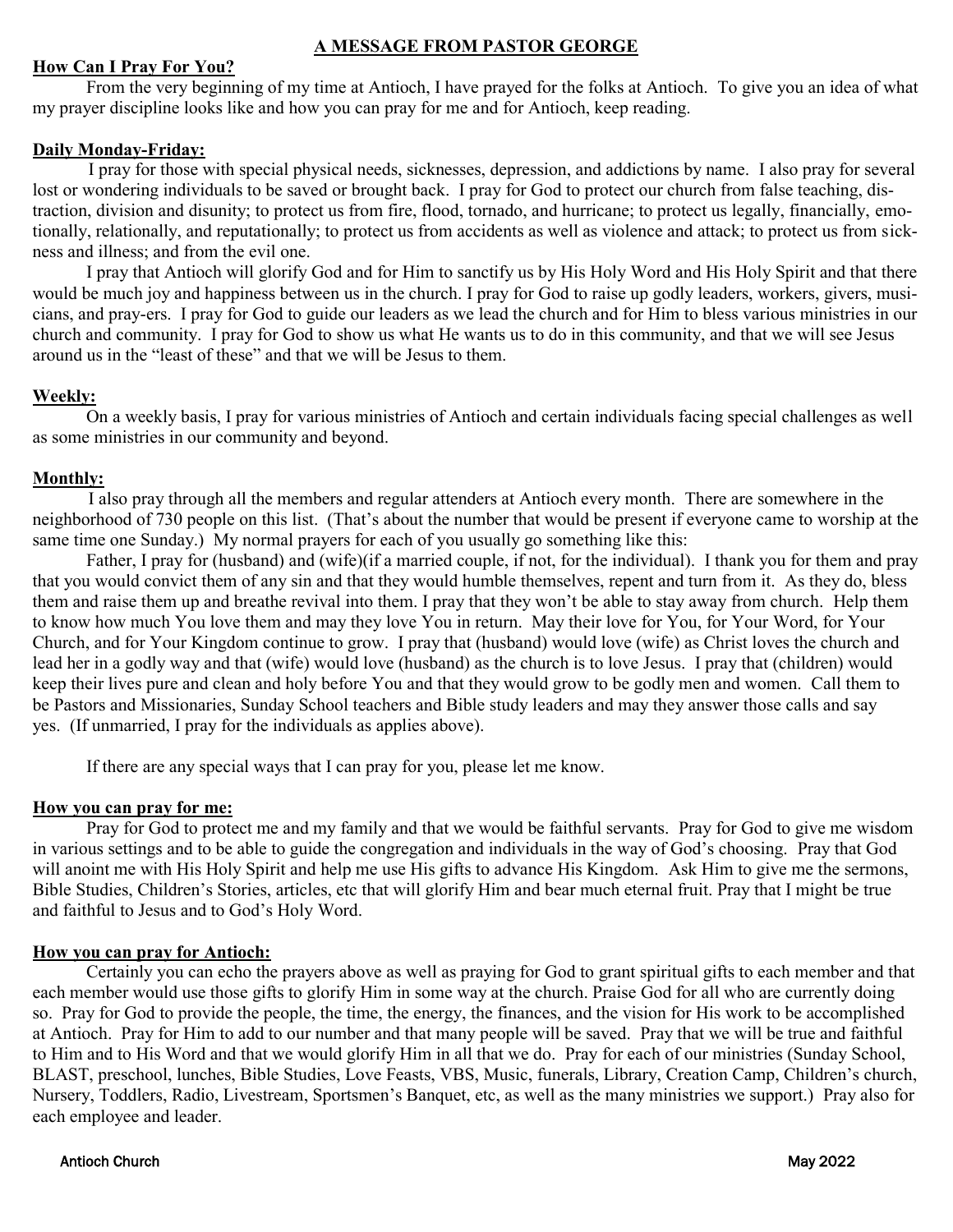SHENANDOAH DISTRICT DISASTER MINISTRIES AUCTION

Rockingham County Fairgrounds, 4808 S. Valley Pike, Harrisonburg, VA

## **SCHEDULE OF EVENTS**

## Friday. May

#### **GOLF TOURNAMENT (HERITAGE OAKS) MAIN EXHIBIT BUILDING** 7:30 a.m. Registration  $8:30$  a.m. Shotgun start  $8:00a.m.$ Arts, Crafts, Baked Goods. See Page 12 for registration form and detail Doughnuts, coffee, breakfast sandwiches and Plants **ACTIVITIES (MAIN EXHIBIT BUILDING)** for Sale  $1:00$  p.m. 8:30 - 11:00 a.m. Silent Auction & Outside Arts, Crafts, Baked Goods, Plants for Sale Tent Sale Quilt Display - preview for Saturday's auction  $8:45a$  m. Worship Service 1:00 - 3:30 p.m. Inside Silent Auction I  $9:00 a.m.$ Main Auction Arts, Crafts, 1:00 - 8:00 p.m. Outside Tent Sale Handmade Furniture, Quilts, and more 5:00 - 7:00 p.m. Inside Silent Auction II 5:00 - 5:45 p.m. Entertainment 10:30 a.m. First Annual Coin Auction 6:15 p.m. - Auction: Arts, Furniture and selected 11:00 a.m. Auction of Large Items displayed outside handwork (auction to be held inside) Plate Dinner (TBD)  $4:00 - 6:30$ 10:00 a.m. - 1:00 p.m. Children's Activities A LA CARTE MENU: opens @ 1:00 Hot Dogs . Ham Sandwiches . French Fries,  $11:00$  a.m. Plate Lunch Hamburgers, Ice Cream Also available: BBQ Chicken by the half, Hot Dogs, Ham LIVESTOCK BARN Sandwiches, French Fries, Hamburgers, Pies and Ice 5:00 p.m. - Until (See Page 16 for details) Cream Hot Dogs, Ham Sandwiches, Chips, Drinks & Ice Cream  $1:00$  p.m. Theme Basket Auction  $6:15$  p.m. - Devotions 6:30 p.m. - Livestock Auction

Volunteers and Donations are needed for the Shenandoah District Disaster Auction on May 20 & 21. **Antioch will be running the "fast food" building at the auction and volunteers are needed to help on both Friday and Saturday. If you can help for a few hours either day, please let Becky Leland know.**

Donations for the auction are also needed. These include: baked goods, livestock, arts and crafts, outdoor tools, outdoor furniture, plants and flowers, theme baskets, quilts and wall hangings. Please have any donations to the church by May 18th so they can be taken to the auction.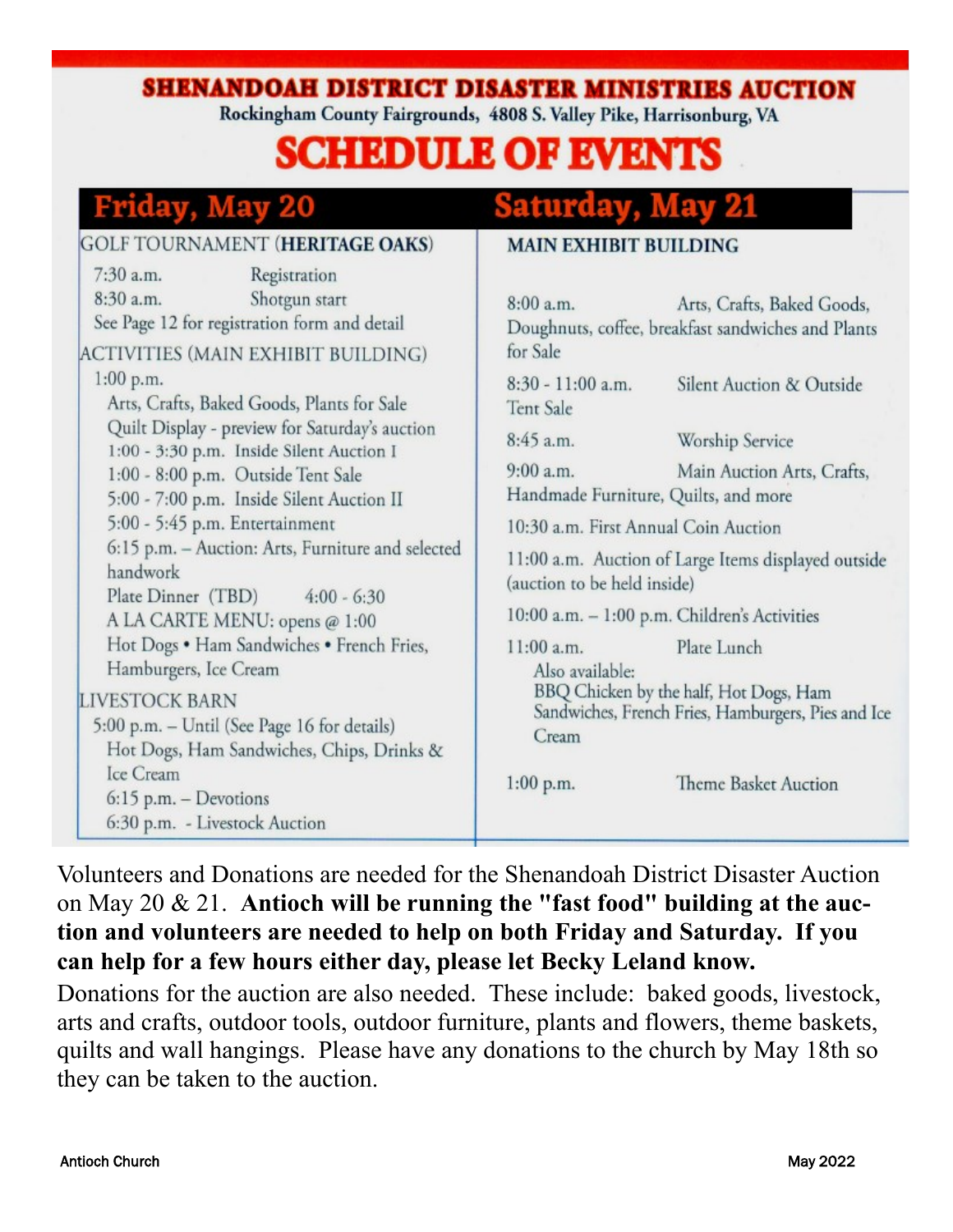

<u>that that that that that that they that the</u>

It is very easy to have your sins forgiven, be saved, and go to heaven. There are three **basic steps:** 

1.Admit. Admit to God that you are a sinner (that you have disobeyed Him and His plan for your life). Romans 3:23 "All have sinned and fall short of the glory of God."

2.Believe. Believe that God loves you and that He sent His Son, Jesus, to take the penalty for our sin and to pay our price. John 3:16 "For God so loved the world that he gave His only begotten Son, that whoever believes in Him should not perish but have everlasting life."

A CALACALAR CALACALAR

3.Confess. Confess with your mouth that "Jesus is Lord" of all and that God raised Him from the dead. Romans 10:9 "If you confess with your mouth the Lord Jesus and believe in your heart that God has raised Him from the dead, you will be saved."

Just pray right now, tell God that you are a sinner, and ask Him to forgive you through Jesus' blood. Tell Him you want Jesus to be Lord, the Leader of your life.

If you have never prayed to God or it has been a long time it may be hard to know where to start. While you can tell God whatever is on your heart, the following prayer may help you get started if you don't know where to begin.

"Dear God, I know I am a sinner and I want to stop. I'm sorry for my sins and I'm asking you to forgive me because of Jesus' death on the cross. I believe Jesus is Your Son and I believe You raised Him from the dead. I want Him to save me and to lead me. Thank you for doing this. I give myself to you. In Jesus Name, Amen"

### Now What?

If you have been saved and want to follow Jesus, begin to read His Word, the Bible, and pray every day. Begin attending a Bible believing church where you can grow in your faith and learn to be all that God has planned for you. We'd love to have you ioin us at Antioch but there are many wonderful churches. What is important is that you are involved somewhere. May God bless you as you serve Him.

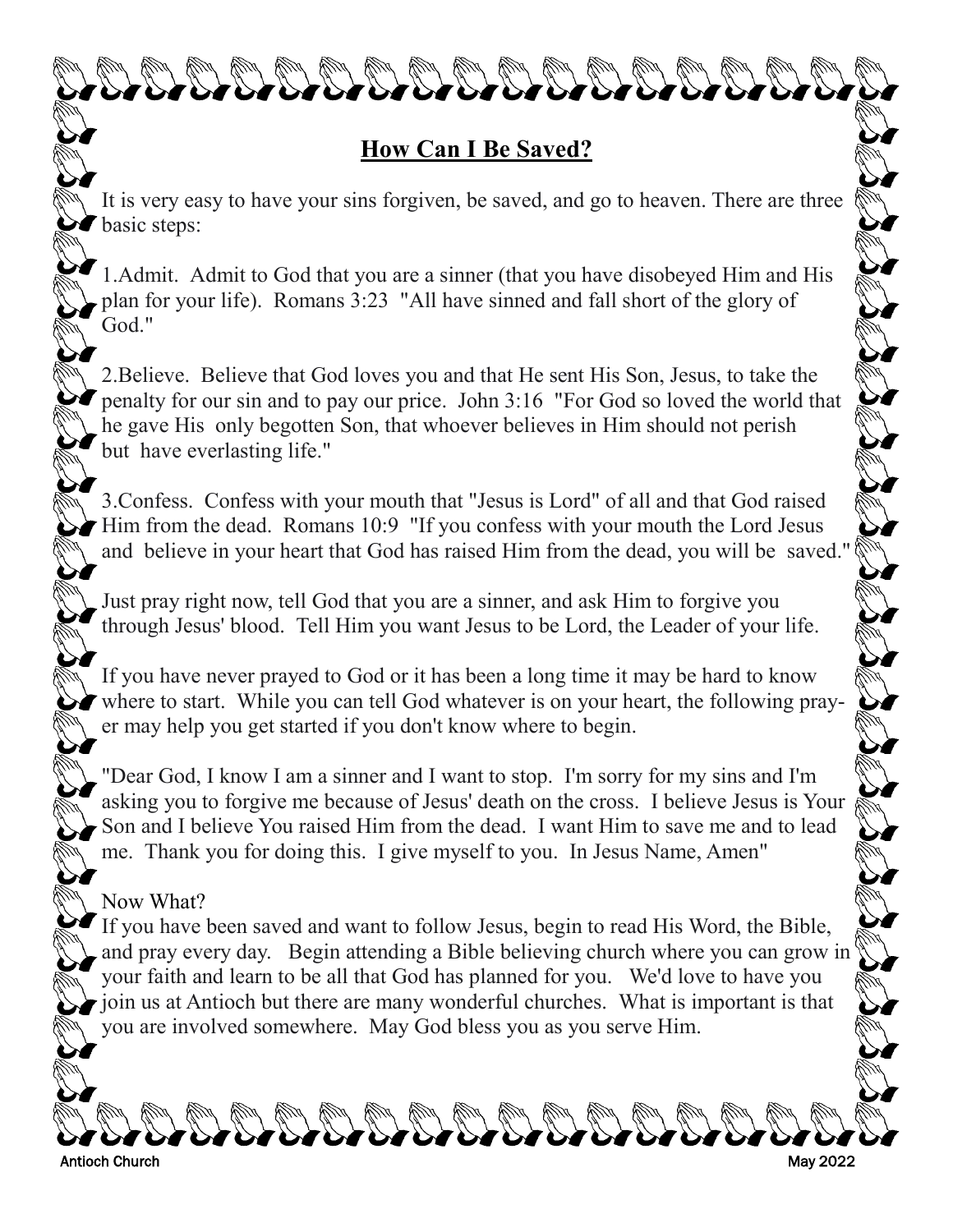

#### **2022 Weekly Prayer Emphasis:**

During 2022, the Pastors, staff, and Church Board invite you to join them in weekly prayers for our church. Please spend some time each week, and ideally each day praying about these items: Week of:

May 1—Pray for God to bless our Church Custodians, Richard & Dianne Funkhouser.

May 8 –Pray that God would put in the heart of many to attend Sunday School and that all would respond and attend.

May 15 –Pray for God to bless our Vacation Bible School next month.

May 22—Pray that we would please God at Antioch in all that we do.

May 29--- Pray that our campers this summer would sense God speaking to them and that they would respond.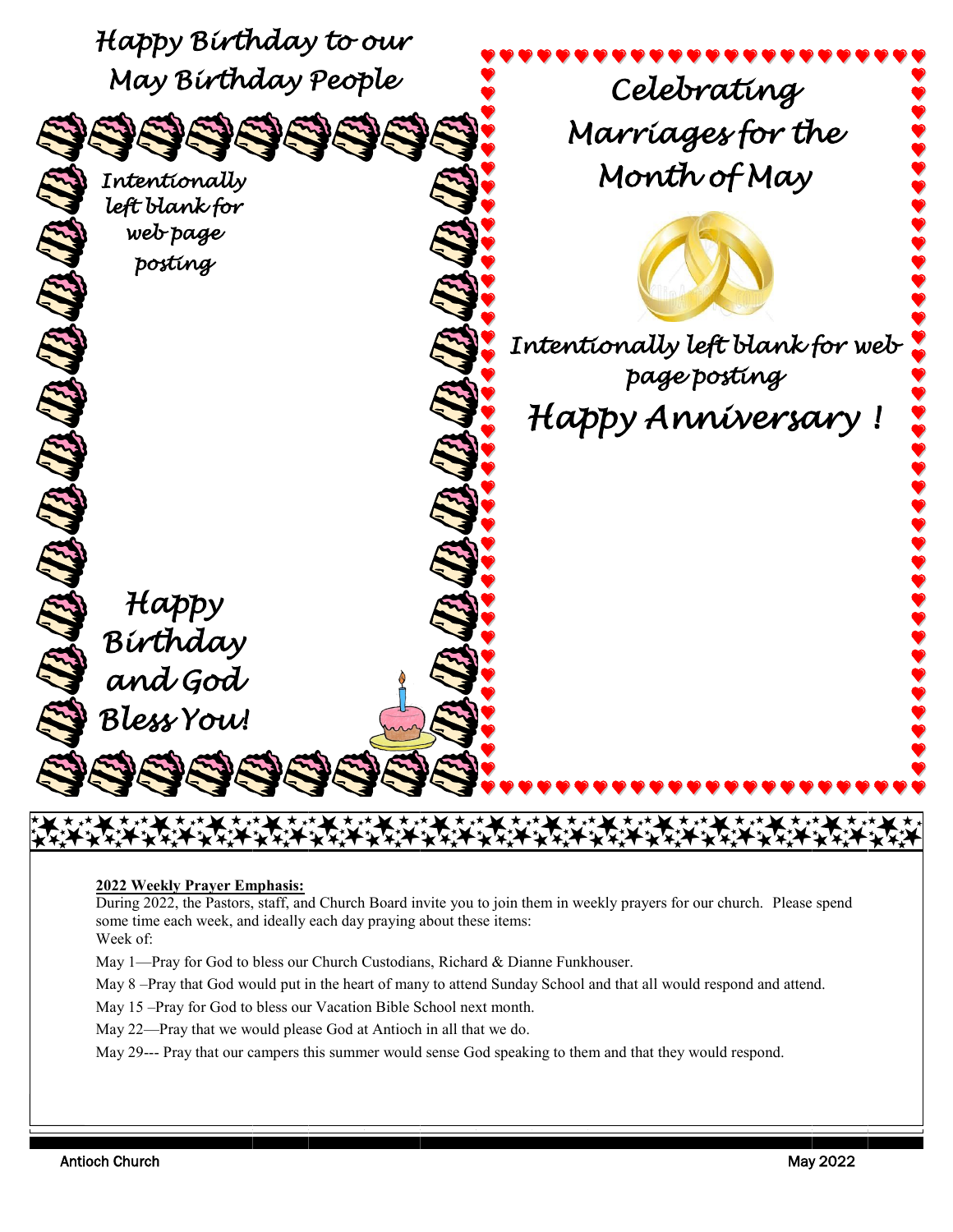*May 2022*

| <b>Sun</b>                                                                                                | <u>Mon</u>     | <u>Tue</u>               | <b>Wed</b>                                                                                                                                                                                                                      | <u>Thu</u>                                                                                                    | <b>Fri</b> | <b>Sat</b>                                                 |
|-----------------------------------------------------------------------------------------------------------|----------------|--------------------------|---------------------------------------------------------------------------------------------------------------------------------------------------------------------------------------------------------------------------------|---------------------------------------------------------------------------------------------------------------|------------|------------------------------------------------------------|
| $\boldsymbol{l}$<br>11 a.m.<br>Preschool<br>Sunday                                                        | $\overline{2}$ | $\overline{\mathcal{S}}$ | $4$ 9am Prayer meet-<br>ing and Bible Study<br>11:30am Men's Lunch<br>at Ben's Diner, Wom-<br>en at Woodstock Cafe<br>4-6:30pm, BLAST<br>6:30-7:30pm, Evening<br>Children Classes<br>6:30pm, Livestream<br><b>Bible Study</b>   | $\overline{5}$<br>Custodians<br>cleaning the<br>church<br><b>National Day</b><br>of Prayer<br>7 <sub>pm</sub> | 6          | 7                                                          |
| $\delta$<br>Mother's<br>Day                                                                               | 9              | 10                       | $11$ 9am Prayer<br>meeting and Bible<br>Study<br>11:30am Men's Lunch<br>at Ben's Diner, Wom-<br>en at Woodstock Cafe<br>4-6:30pm, BLAST<br>6:30-7:30pm, Evening<br>Children Classes<br>6:30pm, Livestream<br><b>Bible Study</b> | 12<br>Custodians<br>cleaning the<br>church                                                                    | 13         | 14<br>11:30 a.m.<br>Mother/<br>Daughter<br><b>Banquet</b>  |
| <i>15</i><br>June Newsletter<br>Items due to<br>Sheryl Jett                                               | 16             | 17                       | $18$ 9am Prayer<br>meeting and Bible<br>Study<br>11:30am Men's Lunch<br>at Ben's Diner, Wom-<br>en at Woodstock Cafe<br>6:30pm, Livestream<br><b>Bible Study</b>                                                                | 19<br>Custodians<br>cleaning the<br>church                                                                    | 20         | 21                                                         |
| 22830x<br>11:00 a.m. Gradu-<br>ate Recognition<br>12:15pm, Deacon<br>Meeting<br>6:30pm, Prayer<br>Meeting | 23             | 24                       | 25<br>9am Prayer<br>meeting and Bible<br>Study<br>11:30am Men's Lunch<br>at Ben's Diner, Wom-<br>en at Woodstock Cafe<br>6:30pm, Livestream<br>Bible Study                                                                      | 26<br>Custodians<br>cleaning the<br>church                                                                    | $27\,$     | 28 8 a.m.<br>Pack &<br>deliver<br>lunches to the<br>hungry |
| 29                                                                                                        | 30             | 31                       |                                                                                                                                                                                                                                 |                                                                                                               |            |                                                            |